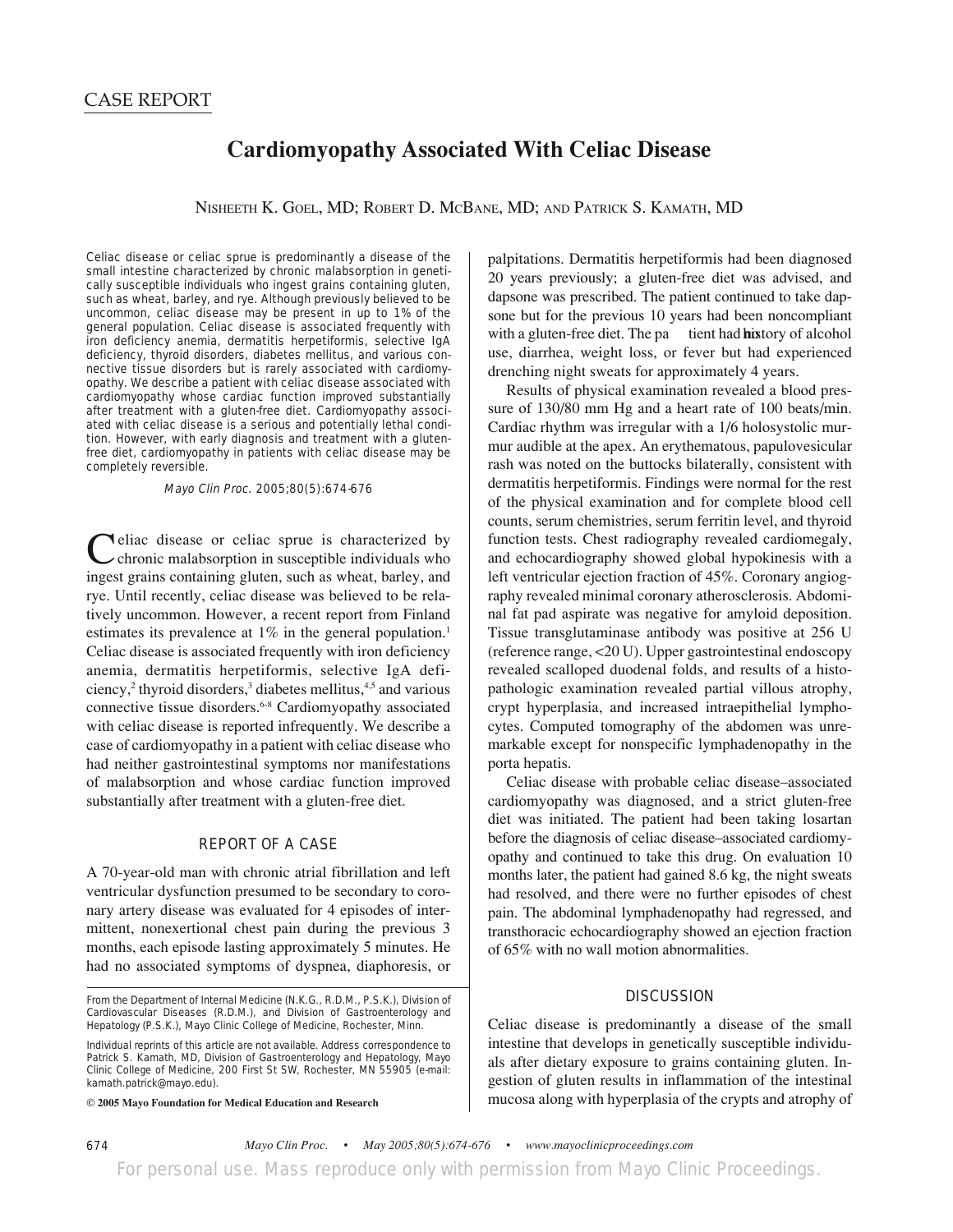| Reference                                 | Patient<br>age(y)/sex | Clinical presentation                         | Diagnosis                        | Treatment                                 | Outcome† |
|-------------------------------------------|-----------------------|-----------------------------------------------|----------------------------------|-------------------------------------------|----------|
| Makhdoom &<br>Randall. <sup>11</sup> 2000 | 49/F                  | CHF (EF $30\%$ ); anemia                      | <b>Dilated</b><br>cardiomyopathy | Gluten-free diet                          | EF 65%   |
| Chuaqui et al, <sup>12</sup><br>1986      | 34/M                  | CHF; diarrhea, weight loss                    | <b>Dilated</b><br>cardiomyopathy | Gluten-free diet                          | Died     |
| Curione, $^{13}$<br>2002                  | 40/M                  | CHF (EF 38%); diarrhea,<br>anemia             | <b>Dilated</b><br>cardiomyopathy | Gluten-free diet                          | EF 42%   |
|                                           | 32/M                  | CHF (EF 25%); diarrhea,<br>anemia             | <b>Dilated</b><br>cardiomyopathy | Gluten-free diet                          | EF 30%   |
|                                           | 26/M                  | CHF (EF 36%); diarrhea,<br>anemia             | <b>Dilated</b><br>cardiomyopathy | Gluten-free diet‡                         | EF 30%   |
| Frustaci et al, <sup>14</sup><br>2002     | 14/F                  | VA (LC III); anemia                           | Lymphocytic<br>myocarditis       | Gluten-free diet                          | LC I     |
|                                           | 36/M                  | CHF (EF $27\%$ ); anemia                      | Lymphocytic<br>myocarditis       | Gluten-free diet and<br>immunosuppression | EF 48%   |
|                                           | 16/F                  | CHF (EF $36\%$ ); anemia                      | Lymphocytic<br>myocarditis       | Gluten-free diet and<br>immunosuppression | EF 54%   |
|                                           | 38/F                  | VA (LC IVa); anemia                           | Lymphocytic<br>myocarditis       | Gluten-free diet                          | LC I     |
|                                           | 32/M                  | CHF (EF 17%); anemia                          | Lymphocytic<br>myocarditis       | Gluten-free diet and<br>immunosuppression | EF 46%   |
|                                           | 16/F                  | VA (LC III); anemia                           | Lymphocytic<br>myocarditis       | Gluten-free diet                          | LCI      |
|                                           | 35/F                  | VA (LC IVa); anemia                           | Lymphocytic<br>myocarditis       | Gluten-free diet                          | LCI      |
|                                           | 22/F                  | CHF (EF $21\%$ ); anemia                      | Giant-cell<br>myocarditis        | Gluten-free diet and<br>immunosuppression | EF 56%   |
|                                           | 24/F                  | CHF (EF $32\%$ ); anemia                      | Lymphocytic<br>myocarditis       | Gluten-free diet and<br>immunosuppression | EF 54%   |
| Current study                             | 70/M                  | CHF (EF $40\%$ ); dermatitis<br>herpetiformis | Dilated<br>cardiomyopathy        | Gluten-free diet                          | EF 65%   |

TABLE 1. Literature Review (1966-2003) of Celiac Disease–Associated Cardiomyopathy\*

\*CHF = congestive heart failure; EF = ejection fraction; LC = Lown class; VA = ventricular arrhythmia.

†Patients with improved cardiac parameters also had improvement in their anemia and gastrointestinal symptoms.

‡Patient was noncompliant with the prescribed diet.

the villi of the small intestine. The inflammatory response is believed to be mediated by immune mechanisms. The classic symptom of the disease is malabsorption manifesting as diarrhea, iron deficiency anemia, and weight loss. Other manifestations include osteomalacia, coagulopathy, and peripheral neuropathy. A gluten-free diet usually results in complete resolution of the symptoms and correction of the metabolic abnormalities.

An association between celiac disease and cardiomyopathy was reported recently. One study of 52 patients reported an increased prevalence of celiac disease (5.8%) in patients with dilated cardiomyopathy.<sup>9</sup> In another study, Prati et al<sup>10</sup> found that the prevalence of celiac disease in patients with dilated cardiomyopathy was 2.2% compared with 0.35% in controls.

On review of English literature published since 1966, we found only 14 other cases of cardiomyopathy associated with celiac disease (Table  $1^{11-14}$ ). Only patients who had both serologic evidence and biopsy findings consistent with celiac disease were included in this review. Of the 15 patients reviewed, including our patient, only 4 (27%) had a history of typical gastrointestinal symptoms of celiac sprue.<sup>12,13</sup> Iron deficiency anemia, the most common manifestation of celiac disease in these patients, was present in 11 patients (73%).11,13,14 Our patient had no gastrointestinal symptoms or iron deficiency anemia. Eleven patients (73%) presented with congestive heart failure,  $11-14$  and 4 (27%) presented with ventricular arrhythmias with normal ejection fraction.<sup>14</sup> Nine patients  $(60\%)$  had biopsy-proven myocarditis,<sup>14</sup> whereas the remaining 6 (40%) were diagnosed as having dilated cardiomyopathy.11-13

Several mechanisms have been proposed for the development of cardiomyopathy in celiac sprue. Chronic malabsorption, common in celiac disease, may lead to cardiomyopathy secondary to nutritional deficiencies.15 Abnormalities of intestinal permeability in patients with celiac disease may lead to increased systemic absorption of various luminal antigens or infectious agents that may cause myocardial damage through immune-mediated mechanisms.16-18 Finally, myocardial injury may be secondary to an immune response directed against an antigen present in both the myocardium and the small intestine.13-15,19 In our review, all 9 patients with myocarditis had detectable anti-cardiac antibodies supporting an immune-mediated mechanism.14 A